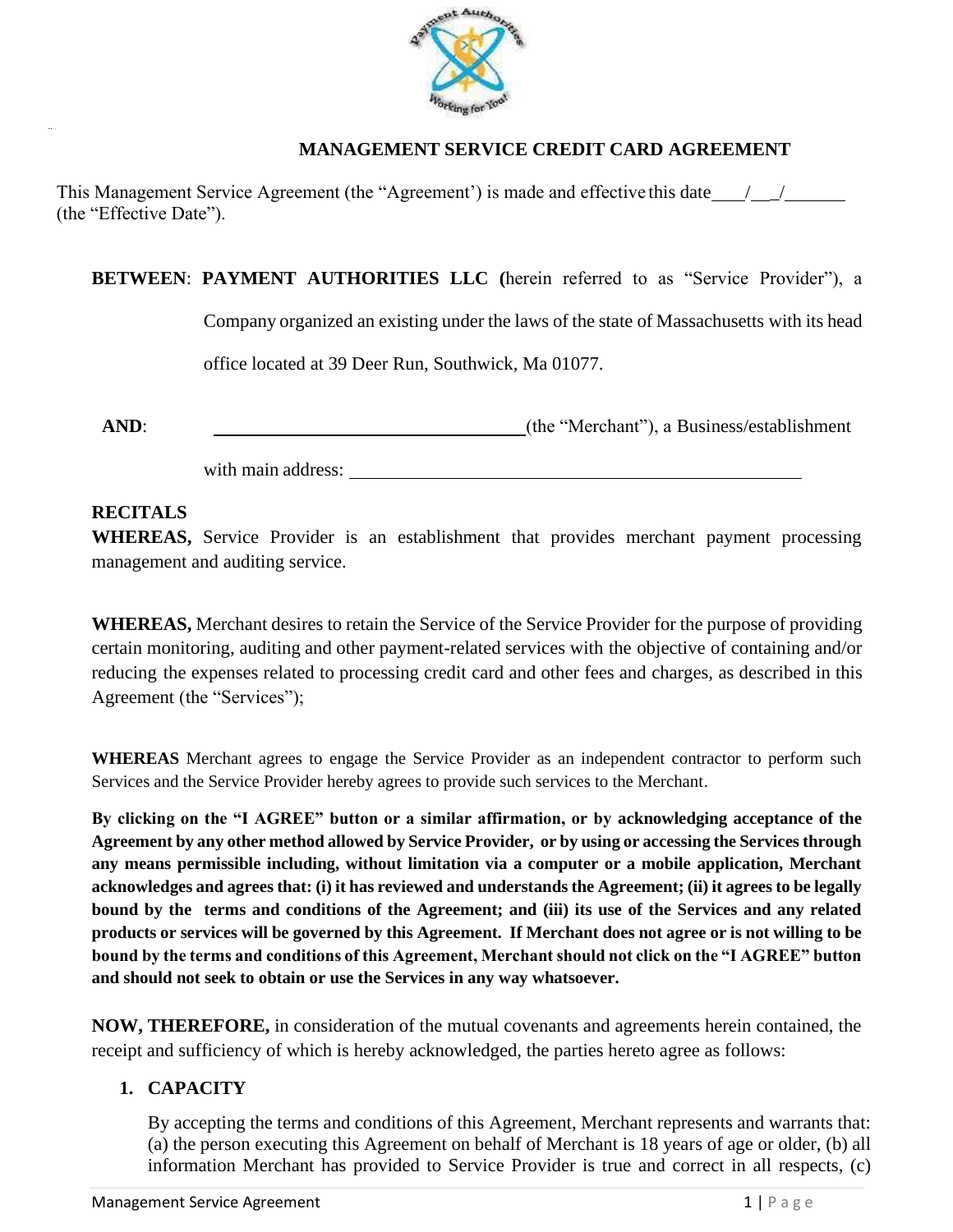

Merchant will update Service Provider by email with any changes to information merchant has previously supplied, and (d) Merchant has legal authority to accept the terms and conditions of this Agreement and that such acceptance will be binding on Merchant. Service Provider reserves the right in its sole discretion to refuse to provide Merchant with the Services (as defined below).

# **2. SERVICES**

a) **Working Backward (historical billing):** The Merchant hereby retains the Service Provider in accordance with the terms provided in this Agreement and the Service Provider hereby agrees to audit the Merchant's credit card payment processor statements for previous transactions processed on behalf of the Merchant.

The Service Provider shall provide the Merchant with an easy to understand analysis, plus also advise about cost inconsistencies. As the representable of the Merchant, the Service Provider will contact the Credit Card Company on Merchant's behalf seeking a refund of overbilling.

For the purpose of this Agreement, the above-referenced audit services shall cover transactions within the past thirty six (36) calendar months unless specified otherwise or unless Merchant fails to provide Service Provider with sufficient information to conduct such an audit.

- b) **Moving Forward:** On the Credit Card Statement Release, the Service Provider will review the statement for inaccuracies, change of processing rates and other related MSP or Processor, issues. Service Provider will notify Merchant of inconsistencies found (or not found). This will be a monthly through Statement Simple merchant portal., on behalf of the Merchant, Service Provider will contact Credit Card Company on their behalf to argue any issues regarding overbilling or other changes to the agreement based on the Credit Card Merchant Agreement signed by the Merchant.
- c) **Limited Power of Attorney:** Merchant hereby designates the Service Provider as its agent to negotiate and discuss its credit card processing needs with all relevant third parties, including, but not limited to Merchant's service providers, payment processors, banks or related companies.
- d) **Other Services:** In addition to Statement Simple which is mandatory for our management solution, other services related to credit card processing may be offered to the Merchant to enhance and secure their business operations and to protect said Merchant whenever possible.

Best Business Practices: The Service Provider will seek to do as follows:

- 1. Use its commercially reasonable efforts to recover excess amounts, or amount saved (as revealed by the auditing service) by the Merchant from Merchant's service providers, payment processors, banks or related companies.
- 2. Have the rights to recommend new and reliable companies to Merchant for the purpose of moving its payment processing to such new companies. The Service Provider shall not be liable for added rates, or fee increase to merchant's current processingprovider.
- 3. Audit statements for every month.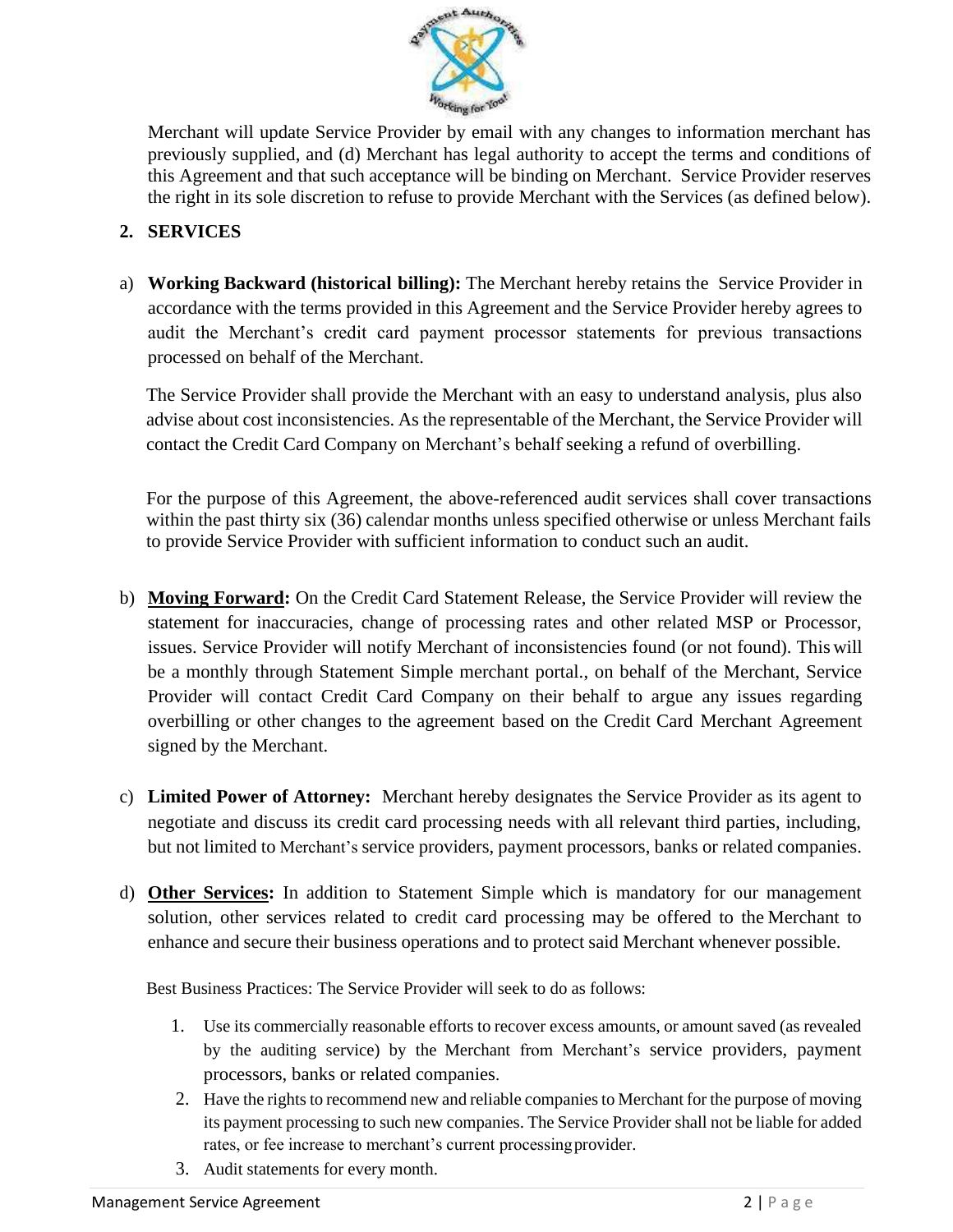

- 4. Handle the Merchant's solicitation with its current payment processor.
- 5. Provide the Merchant with recommendation on terminals or processing solutions.
- 6. Assist the Merchant with Compliance with and ensuring Payment Card Industry Data Security Standard (PCI DSS) are properly implemented.

# **3. BILLING TERMS**

- a) **Working Backwards:** In payment for the Services, the Merchant agrees to pay the Service Provider an amount equal to 50% of all amounts recovered (or saved) by the Merchant from its merchant service providers, payment processors, banks or related companies. This shall also include credit, refund, sign-on bonuses received by Merchant or any negotiation for more favorable terms on behalf of the Merchant receives value. This will be a one-time payment due to the Service Provider within thirty (30) days of Service Provider sending an invoice to Merchant.
- b) **Moving Forward:** Merchant shall pay to Service Provider a monthly management fee (the "Monthly Management Fee" equal to fifty percent (50%) of all savings and benefits (the "Benefits" received by Merchant during the Term of this Agreement, calculated monthly by the Service Provider in its reasonable discretion. Merchant's Benefits in any given month shall be equal to the sum of (i) any sign-on or similar bonuses or payments received by Merchant in any given month and (ii) the difference between (A) the Merchant's "Baseline Fees" (as defined below, including any adjustments) and (B) Merchant's "Negotiated Fees" (as defined below). For each payment processing transaction, including, but not limited to, changes in credit card processor, negotiation of new credit card processing fees or renegotiation of credit card processing fees previously negotiated (each a "Transaction"), facilitated or recommended by the Service Provider, the Merchant's baseline credit card processing fees (the "Baseline Fees") and Merchant's negotiated credit card processing fees (the "Negotiated Fees") shall be determined in good faith by the Service Provider. The Baseline Fees shall initially be equal to the sum of all credit card processing fees paid or incurred by Merchant to its credit card processor, including both flat fees and percentage-based fees. In the event that Merchant's gross sales are greater in any given month than in its sales in the first month the Baseline Fees were calculated, the Service Provider may increase the Baseline Fees to reflect additional fees equal to the increased sales figure, multiplied by any percentage-based fee that Merchant was initially being charged. In addition, any time Merchant's credit card processor announces or declares any new or additional fee or an increase in any percentage-based fee, the Service Provider may increase the Baseline Fees by an amount equal to the cumulative increase as determined by the Service Provider in its reasonable discretion. For avoidance of doubt, the Baseline Fees may be adjusted after the initial month to exceed the monthly credit card processing fees paid or incurred by Merchant when this Agreement is entered into and the Baseline Fees may be increased to amounts greater than any amount Merchant has paid or incurred to reflect announced or declared fee increases which are prevented or negotiated by the Service Provider. As used herein, the phrase "credit card processing fees" shall include all fees charged by a credit card processor or related to credit card processing, including, but not limited to, PCI, the discount rate, transaction fees, the qualified rate, EMV fees, network fees and surcharge fees. The Negotiated Fees shall be equal to the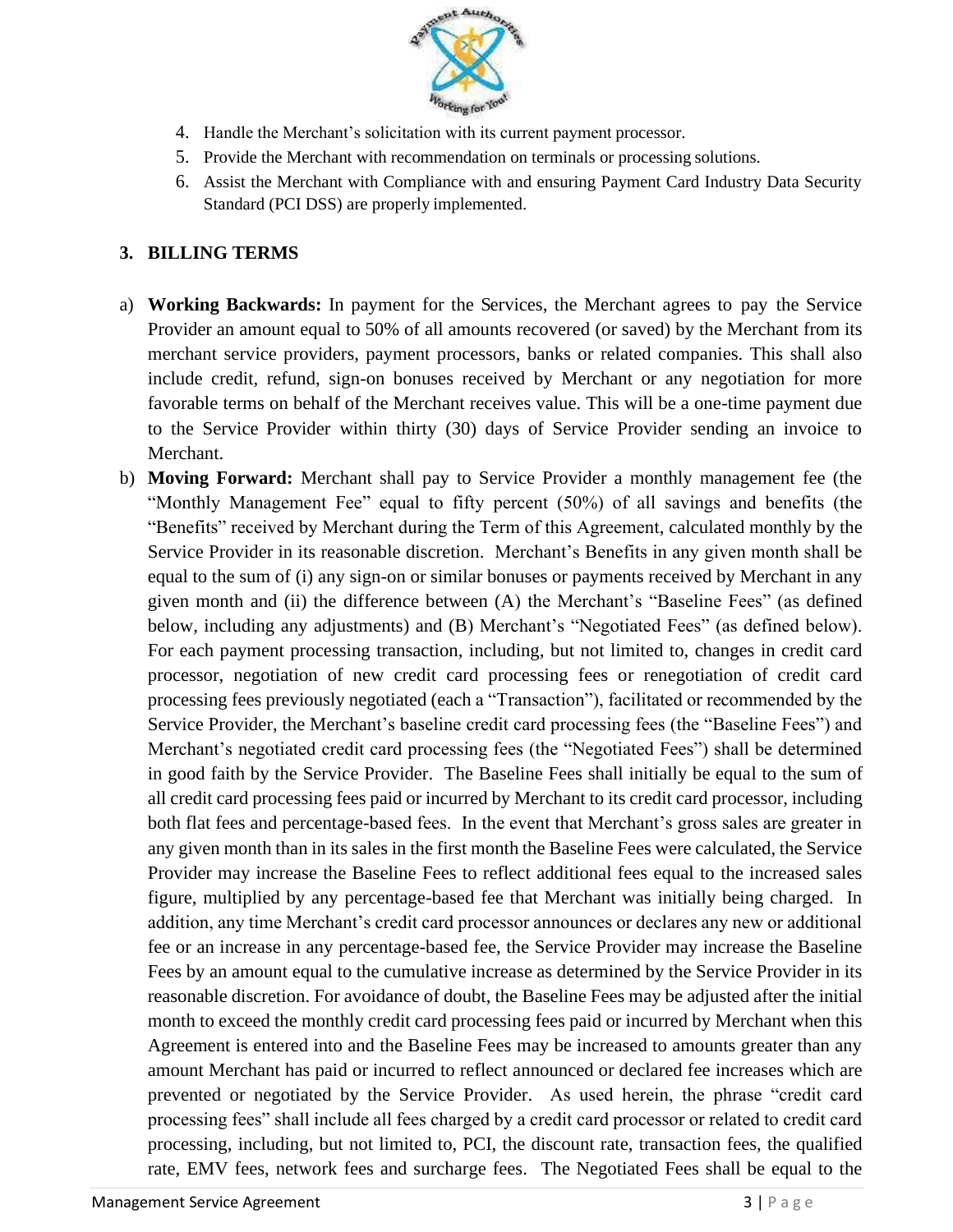

Merchant's total credit card processing fees paid or incurred in any given month going forward, which may be adjusted monthly or more frequently if the Service Provider facilitates or recommends a Transaction; provided that Merchant's Negotiated Fees shall be reduced by any fees or expenses which are passed onto its customers in any form, including surcharging or any related transaction; provided further that any fees or expenses passed on to Merchant's customers as described above shall be included in the Benefits and increase the Monthly Management Fee accordingly. For avoidance of doubt, it is expected that the Monthly Management Fee will be adjusted to reflect Transaction(s) in the future. All calculations required pursuant to this section shall be calculated by the Service Provider. In the event that the Merchant fails to provide the Service Provider with adequate documentation to make such calculations, the Service Provider shall be authorized to either estimate the Baseline Fees and Negotiated Fees or deem the Monthly Management Fee to be equal to the highest Monthly Management Fee applicable in any prior month, in the Service Provider's sole discretion. The Monthly Management Fee(s) shall be due and payable regardless of whether Merchant fails to act on Service Provider's recommendation(s) or engages in a recommended Transaction without Service Provider's involvement. Monthly Management Fee $(s)$  shall be paid by Merchant to Service Provider monthly. A sample calculation of the Monthly Management Fee(s) in a hypothetical fact pattern may be attached hereto by Service Provider as Exhibit A for illustrative purposes.

- c) **ACH Credit/Debit Authorization:** Payments shall be made through ACH credit or debit payments to the Service Provider. Merchant agrees to expeditiously take any necessary steps to set up the ACH payments to Service Provider. Merchant authorizes recurring debits or credit card charges for all amounts due and payable by Merchant to Service Provide[r.](http://www.todaypayments.com/) Merchant hereby authorizes Service Provider to charge/debit its account or credit card for all amounts due pursuant to this Agreement (including, but not limited to, the Termination Fee as described below) on or after the effective date of this Agreemen[t.](http://www.samedayach.com/) This authorization is to remain in full force and effect until the Service Provider has received written notification from the Merchant of its termination.
- d) **Base Fee for Statement Simple**: In addition to the amounts described above, during the term of this Agreement, Merchant will pay a monthly management fee (based on Service Provider's regular fee schedule which may be updated from time to time) for the Statement Simple monthly audit program.
- e) **Late fee**: A charge of one and one-half percent (1.5%) per month, or the legal maximum if less, shall accrue on any amount payable by Merchant to Service Provider under this Agreement until paid in full. In addition to the late charge, Service Provider shall also be required to reimburse Service Provider for all costs incurred by Service Provider in connection with the collection of any delinquent payment hereunder, including but not limited to, attorney's fees and court costs. Merchant shall also be required to pay Service Provider an additional \$50.00 for any returned EFT/ ACH as reimbursement for any costs and expenses incurred by Service Provider.
- f) **Disputes**: Merchant shall promptly notify Service Provider of any disputed charges pursuant to this Agreement. All disputes by Merchant must be made in good faith and within 30 days of the date of the disputed charge or invoice. All charges and invoices shall be deemed approved by Merchant unless Merchant objects in writing within 30 days of the date of the applicable charge or invoice.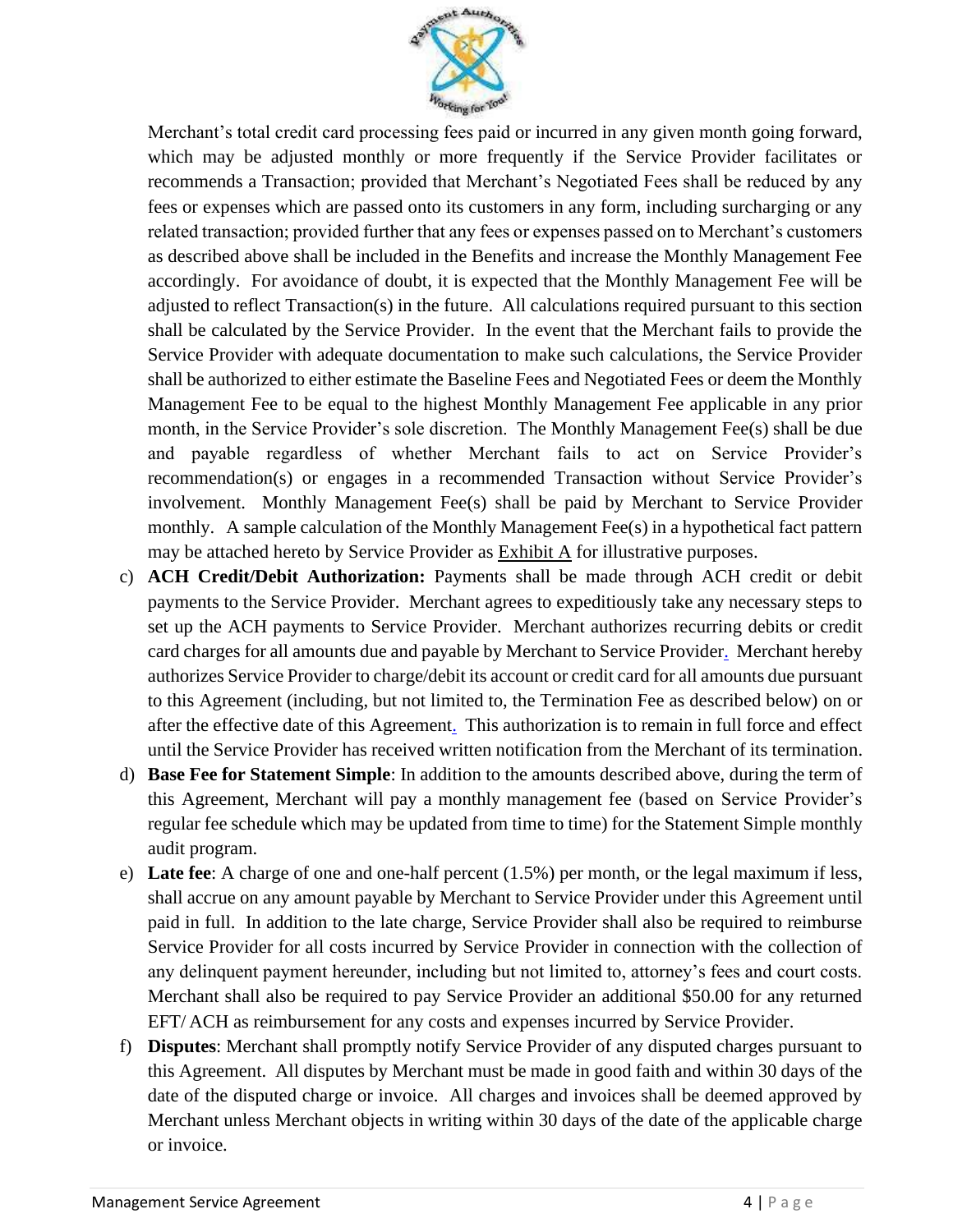

# **4. INFORMATION & MATERIALS**

- a) Merchant will be solely responsible to supply the Service Provider all information, materials, data, and documents necessary to perform the Services agreed under this Agreement.
- b) Merchant acknowledges and agrees that the accuracy of financial information supplied to Service Provider is the sole responsibility of the Merchant.
- c) Service Provider shall not be held responsible for the production of inaccurate financial statements, records, and billings or any other financial reports if the financial data submitted by the Merchant is inaccurate.
- d) In the event Merchant processing provider not send the processing statement directly to the Service Provider, the Merchant shall be responsible for providing the Service Provider with monthly statements of transaction.

# **5. TERM**

This Agreement is effective on the date written above and shall continue in full force until terminated by either party pursuant to this Agreement.

# **6. INDEPENDENT CONTRACTOR STATUS**

- a) Service Provider shall provide the Services as an independent contractor
- b) Service Provider shall not act as an employee, agent or broker of the Merchant.
- c) As an independent contractor, Service Provider will be solely responsible for paying any and all taxes levied by applicable laws on its compensation. Service Provider understands that Merchant will not withhold any amounts for payment of any taxes from Service Provider's compensation.

# **7. EXPENSES**

- a) The Merchant agrees to reimburse any pre-approved out of pocket expenses incurred by the Service Provider in connection with the Services within 10 days of request for reimbursement by Service Provider, including, but not limited to, travel expenses, audit fees, tax fees, payroll service fees, etc.
- b) The Merchant will receive a quote of expected expenses in advance will be asked to approve it for the expenses incurred.

# **8. CONFIDENTIALITY**

Each Party (the "Receiving Party") hereby agrees (a) to hold the other party's (the "Disclosing Party's") confidential information in strict confidence and to take reasonable precautions to protect such confidential information and (b) not to divulge such confidential information or make any use of such confidential information except as contemplated under this Agreement. Notwithstanding any provision of this Agreement to the contrary, each party may disclose confidential information of the other party to the extent it is required to be disclosed pursuant to a valid order or requirement of a governmental agency or court of competent jurisdiction.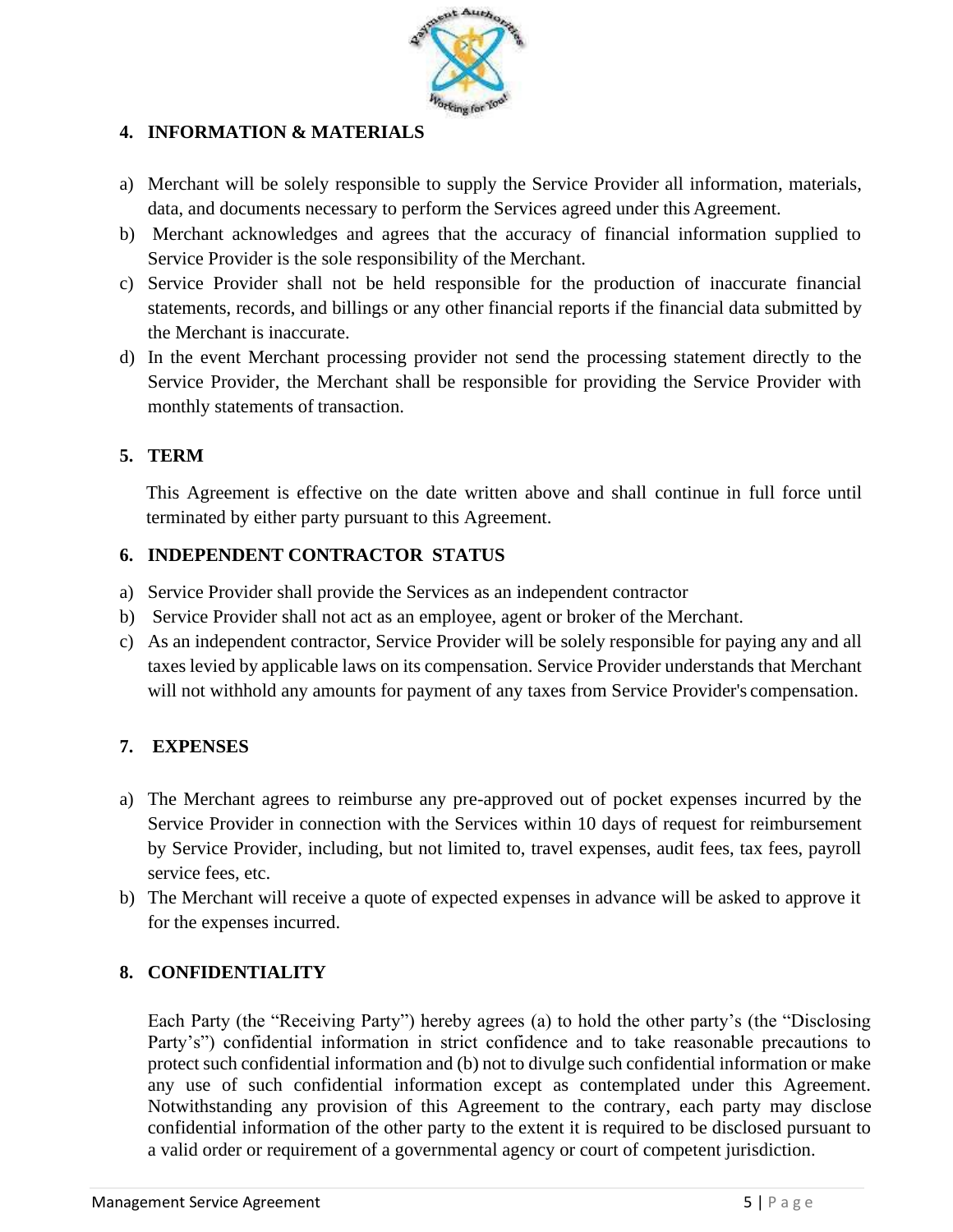

# **9. TERMINATION**

This Agreement shall have a minimum term of three (3) years; provided that after the third anniversary of the effective date, either part may terminate this Agreement for any reasonby or no reason by providing forty-five (45) days written notice ("Termination Notice") to the other party. Notwithstanding any other provision of this Agreement, in the event that Merchant terminates this Agreement within twelve (12) months of a Transaction (as defined above), the Merchant shall remain liable to the Service Provider for the Monthly Management Fee for a period of twelve (12) months after the last Transaction (the "Termination Fee"). The Service Provider may in its sole discretion elect to estimate the amount of the Termination Fee based on the then applicable Monthly Management Fee due in the month in which the Service Provider receives the Termination Notice and invoice Merchant for the full amount of the Termination Fee calculated as described above, in which event the Termination Fee will be due and payable within thirty (30) days of the invoice date. The Termination Fee shall be calculated by the Service Provider in its reasonable discretion. In the event that the Merchant fails to provide the Service Provider with adequate documentation to determine the amount of the Termination Fee, the Service Provider shall be authorized to either estimate the Baseline Fees and Negotiated Fees or deem the Termination Fee to be equal to the product of (i) the highest Monthly Management Fee applicable in any prior month; multiplied by (ii) the difference between (A) twelve and (B) the number of full calendar months which have elapsed since the last Transaction as described above, in the Service Provider's sole discretion.The Termination Fee shall be due in additional to any other Monthly Management Fee(s) or other amounts payable by the Merchant to the Service Provider and payment of the Termination Fee shall not discharge any of Merchant's other obligations.

#### **10. DISCLAIMER**

THE SERVICES ARE PROVIDED ON AN "AS IS," "AS AVAILABLE" BASIS WITHOUT ANY REPRESENTATIONS OR WARRANTIES. SERVICE PROVIDER DOES NOT REPRESENT OR WARRANT THAT THE SERVICES WILL BE AVAILABLE, ACCESSIBLE, UNINTERRUPTED, TIMELY, SECURE, ACCURATE, COMPLETE, OR ENTIRELY ERROR-FREE OR THAT MERCHANT WILL INCUR SAVINGS OR PRICE REDUCTIONS. MERCHANT MAY NOT RELY UPON ANY REPRESENTATION OR WARRANTY REGARDING THE SERVICES BY ANY THIRD PARTY IN CONTRAVENTION OF THE FOREGOING STATEMENTS, INCLUDING REPRESENTATIONS OR WARRANTIES OF ANY MERCHANT SERVICE PROVIDER. SERVICE PROVIDER SPECIFICALLY DISCLAIMS ALL REPRESENTATIONS, WARRANTIES, AND CONDITIONS WHETHER EXPRESS OR IMPLIED, ARISING BY STATUTE, OPERATION OF LAW, USAGE OF TRADE, COURSE OF DEALING, OR OTHERWISE, INCLUDING BUT NOT LIMITED TO, WARRANTIES OR CONDITIONS OF MERCHANTABILITY, FITNESS FOR A PARTICULAR PURPOSE, NON-INFRINGEMENT, OR TITLE WITH RESPECT TO THE SERVICES, OR OTHER SERVICES OR GOODS PROVIDED UNDER THIS AGREEMENT. MERCHANT UNDERSTANDS AND AGREES THAT SERVICE PROVIDER SHALL BEAR NO RISK WITH RESPECT TO MERCHANT'S SALE OF PRODUCTS OR SERVICES, INCLUDING, WITHOUT LIMITATION, ANY RISK ASSOCIATED WITH CARD FRAUD OR CHARGEBACKS.

# **11. LIMITATIONS OF LIABILITY**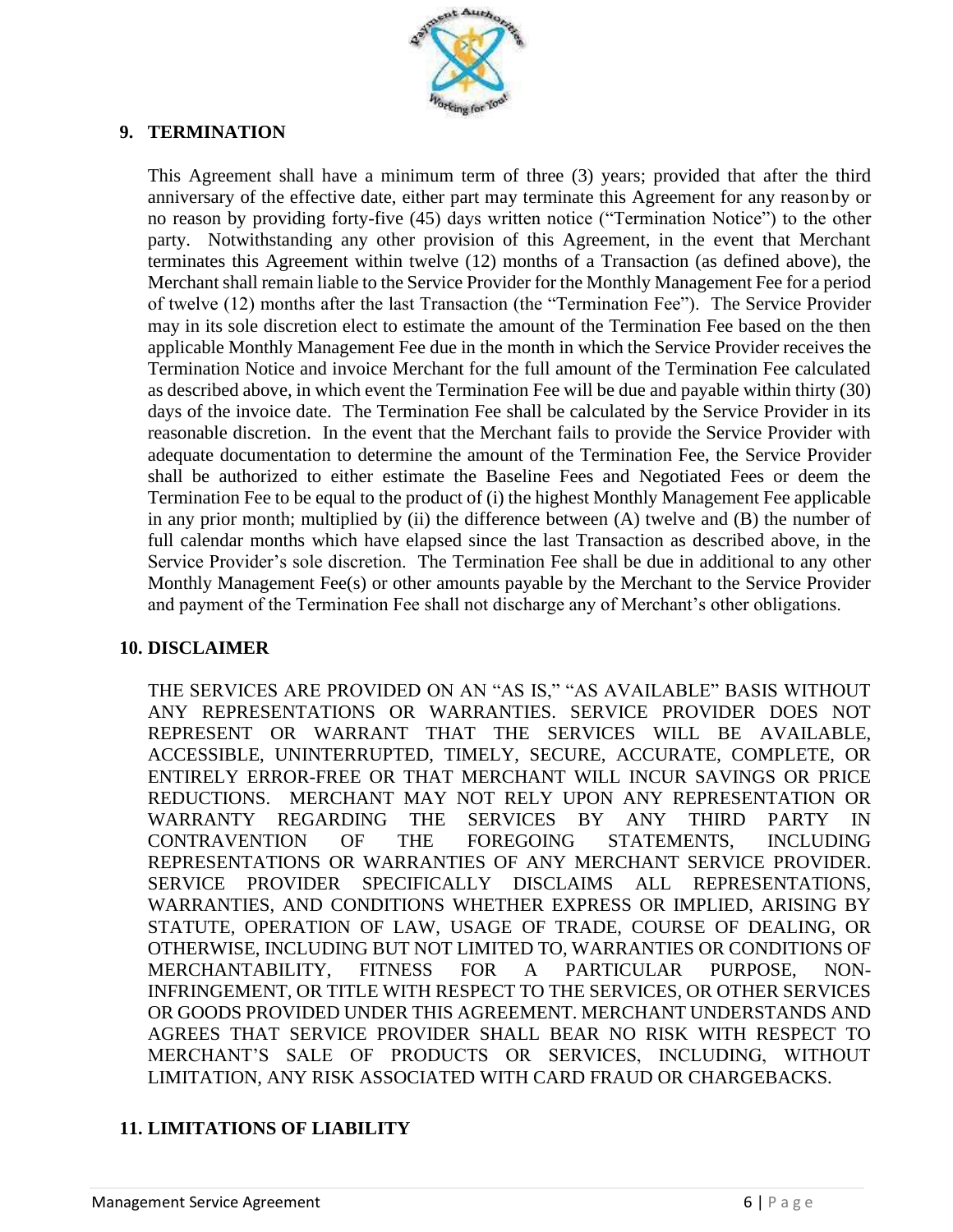

UNDER NO CIRCUMSTANCES (I) WILL SERVICE PROVIDER OR ANY OF ITS PARENTS, AFFILIATES OR VENDORS (OR ANY OFFICERS, DIRECTORS, EMPLOYEES OR AGENTS OF THE PARTIES, OR ITS PARENTS, AFFILIATES OR VENDORS) BE LIABLE FOR ANY INDIRECT, INCIDENTAL, CONSEQUENTIAL, SPECIAL OR EXEMPLARY DAMAGE OR LOSS SUFFERED OR INCURRED BY MERCHANT, REGARDLESS OF THE FORM OF ACTION, OR ANY LOSS OF REVENUE, PROFITS OR BUSINESS, ANTICIPATED SAVINGS, PRICE INCREASES, LOSS OF GOODWILL OR REPUTATION, COSTS OF DELAY, LOST OR DAMAGED DATA, OR THE INCURRING OF LIABILITY FOR LOSS OR DAMAGE OF ANY NATURE WHATSOEVER SUFFERED BY THIRD PARTIES, ALL WHETHER IN CONTRACT, STRICT LIABILITY OR TORT (INCLUDING NEGLIGENCE), REGARDLESS OF WHETHER IT HAS BEEN ADVISED OF THE POSSIBILITY OF SUCH DAMAGES; OR (II) WILL SERVICE PROVIDER'S TOTAL AGGREGATE LIABILITY TO MERCHANT UNDER THIS AGREEMENT EXCEED THE AGGREGATE COMPENSATION SERVICE PROVIDER RECEIVED FOR PROVIDING THE TRANSACTION SERVICES TO MERCHANT DURING THE SIX (6) MONTHS PRECEDING THE DATE ON WHICH THE CLAIM AROSE. NOTHING IN THIS AGREEMENT SHALL BE DEEMED TO EXCLUDE OR LIMIT LIABILITY THAT CANNOT BE EXCLUDED OR LIMITED AS A MATTER OF LAW.

EXCEPT AS OTHERWISE PROVIDED IN THIS AGREEMENT, MERCHANT EXPRESSLY AGREES THAT SERVICE PROVIDER SHALL NOT BE LIABLE FOR ANY LOSS (HOWEVER OCCURRING, INCLUDING NEGLIGENCE), ARISING FROM OR RELATED TO: (A) MERCHANT'S FAILURE TO PROPERLY ACTIVATE, INTEGRATE OR SECURE MERCHANT'S PAYMENT ACCOUNT(S); (B) FRAUDULENT TRANSACTIONS PROCESSED THROUGH MERCHANT'S PAYMENT ACCOUNT(S); (C) DISRUPTION OF TRANSACTION SERVICES, SYSTEMS, SERVER OR WEBSITE BY ANY MEANS, INCLUDING WITHOUT LIMITATION, DDOS ATTACKS, SOFTWARE VIRUSES, TROJAN HORSES, WORMS, TIME BOMBS, OR ANY OTHER TECHNOLOGY; (D) ACTIONS OR INACTIONS BY ANY THIRD PARTY, INCLUDING WITHOUT LIMITATION, A MERCHANT SERVICE PROVIDER, PAYMENT PROCESSOR OR BANK; OR (E) THE LIMITATION OF THE FUNCTIONING OF ANY TRANSACTION SERVICES OR SOFTWARE, HARDWARE, OR EQUIPMENT ASSOCIATED THEREWITH.

SERVICE PROVIDER MAKES NO REPRESENTATION, WARRANTY OR GUARANTEE WHATSOEVER IN RELATION TO THIRD PARTY PRODUCTS OR SERVICES. MERCHANT'S USE OF THIRD-PARTY PRODUCTS AND SERVICES IS AT MERCHANT'S OWN RISK REGARDLESS OF WHETHER SUCH THIRD-PARTY PRODUCTS OR SERVICES WERE RECOMMENDED BY SERVICE PROVIDER. SERVICE PROVIDER ASSUMES NO RESPONSIBILITY AND EXPRESSLY DISCLAIMS ANY LIABILITY FOR CLAIMS OF LOSS AND/OR FRAUD INCURRED RESULTING FROM THE USE OF OR CONCLUSIONS DRAWN FROM ANY THIRD-PARTY PRODUCT OR SERVICE, REGARDLESS OF WHETHER OR NOT SERVICE PROVIDER IS A RESELLER OF OR REFERRAL AGENT FOR SUCH PRODUCT OR SERVICE.

# **12. ASSIGNMENT**

- a) Merchant may not assign any of its rights under this Agreement or delegate the performance of any of the obligations or duties hereunder, without the prior written consent of Service Provider.
- b) Any attempt by Merchant to so assign, transfer, or subcontract any rights, duties, or obligations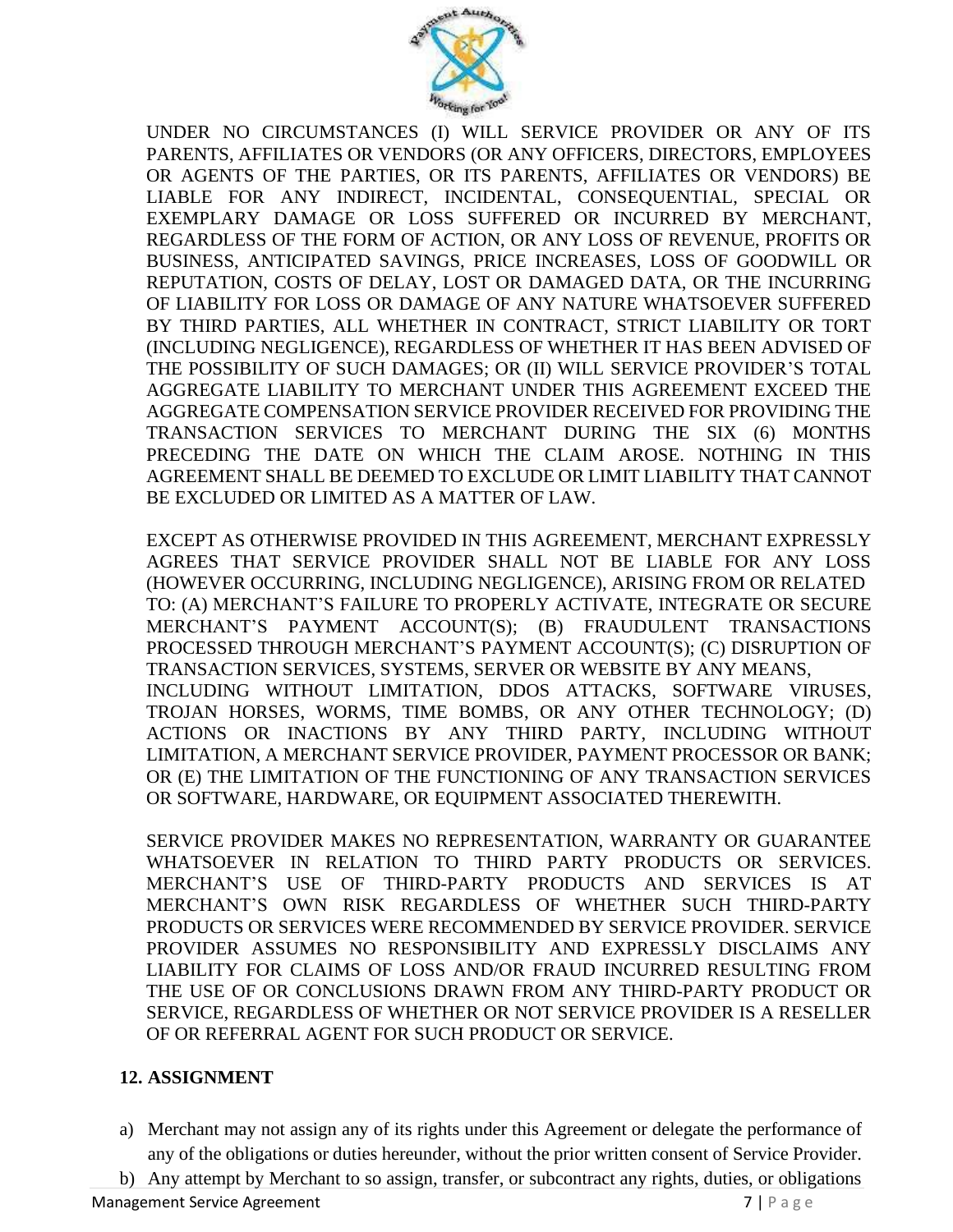

arising hereunder shall be void and of no effect.

# **13. NOTICES**

All notices, bills, invoices, or reports required by this Agreement shall be deemed received on (a) the day of delivery if delivered by hand during receiving party's regular business hours or by email before or during receiving party's regular business hours; or (b) on the second business day following deposit in the United States mail, postage prepaid, to the addresses above written.

# **14. ARBITRATION**

If any claim arises out of or relating to this Agreement or the breach thereof the parties having a claim shall agree upon the selection of an arbitrator and a method of arbitration to resolve said dispute. The arbitrator selected shall be an attorney licensed to practice in Massachusetts or a retired Massachusetts Superior or Appeals Court judge. If no agreement for arbitration is entered into between such parties within ninety (90) days of the receipt of written notice from one to the other requesting arbitration and the appointment of an arbitrator, such claim shall be settled by arbitration in the City of Springfield in accordance with the rules then in effect of the Uniform Arbitration statute adopted by the Commonwealth of Massachusetts, and judgment upon the award rendered may be entered in any court having jurisdiction thereof. Except as otherwise provided herein, each party shall be responsible for its attorney's fees and the cost of arbitration shall be shared equally by the parties in arbitration. The arbitrator shall not have the authority to award punitive damages.

FOR ACTIONS THAT ARE NOT SUBJECT TO MANDATORY ARBITRATION UNDER THIS SECTION, THE PARTIES HERETO SUBMIT AND IRREVOCABLY CONSENT TO THE EXCLUSIVE JURISDICTION OF THE FEDERAL AND STATE COURTS LOCATED IN SPRINGFIELD, MASSACHUSETTS, AND AGREE NOT TO RAISE AND IRREVOCABLY WAIVE, TO THE FULLEST EXTENT PERMITTED BY LAW, ANY OBJECTION BASED UPON *FORUM NON CONVENIENS* OR ANY OTHER OBJECTION SUCH PARTY MAY NOW HAVE OR HEREAFTER HAVE TO SUCH JURISDICTION OR VENUE.

Management Service Agreement **8 and 2 and 2 and 3 and 3 and 3 and 3 and 3 and 3 and 3 and 3 and 3 and 3 and 3 and 3 and 3 and 4 and 4 and 4 and 4 and 4 and 4 and 4 and 4 and 4 and 4 and 4 and 4 and 4 and 4 and 4 and 4 and** EACH PARTY HEREBY WAIVES ITS RIGHTS TO A JURY TRIAL OF ANY CLAIM OR CAUSE OF ACTION BASED UPON OR ARISING OUT OF THIS AGREEMENT, ANY OTHER TRANSACTION AGREEMENTS, OR THE SUBJECT MATTER HEREOF OR THEREOF. THE SCOPE OF THIS WAIVER IS INTENDED TO BE ALL-ENCOMPASSING OF ANY AND ALL DISPUTES THAT MAY BE FILED IN ANY COURT AND THAT RELATE TO THE SUBJECT MATTER OF THIS TRANSACTION, INCLUDING, WITHOUT LIMITATION, CONTRACT CLAIMS, TORT CLAIMS (INCLUDING NEGLIGENCE), BREACH OF DUTY CLAIMS, AND ALL OTHER COMMON LAW AND STATUTORY CLAIMS. THIS SECTION HAS BEEN FULLY DISCUSSED BY EACH OF THE PARTIES HERETO AND THESE PROVISIONS WILL NOT BE SUBJECT TO ANY EXCEPTIONS. EACH PARTY HERETO HEREBY FURTHER WARRANTS AND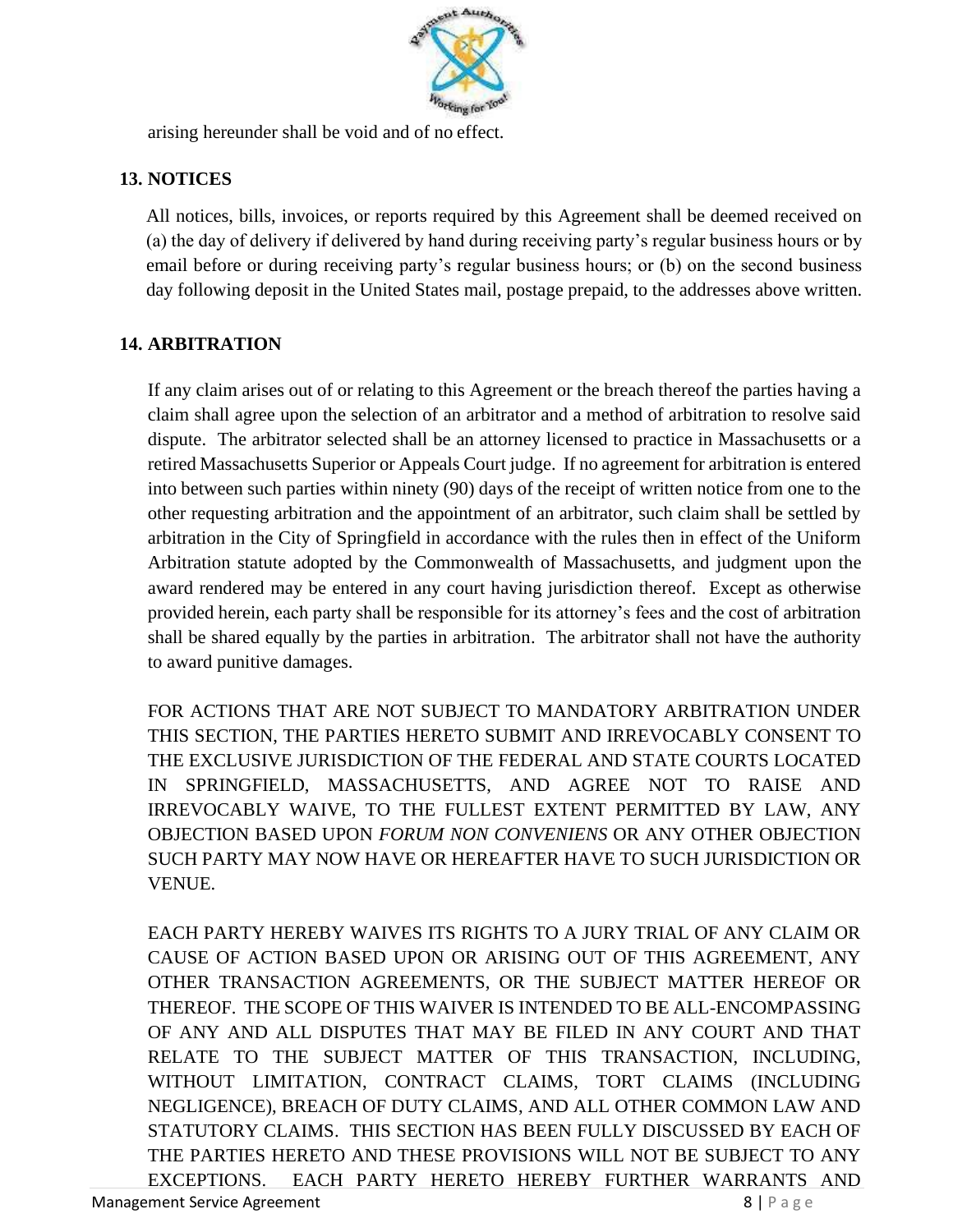

REPRESENTS THAT SUCH PARTY HAS REVIEWED THIS WAIVER WITH ITS LEGAL COUNSEL, AND THAT SUCH PARTY KNOWINGLY AND VOLUNTARILY WAIVES ITS JURY TRIAL RIGHTS FOLLOWING CONSULTATION WITH LEGAL COUNSEL.

# **15. SEVERABILITY**

If any provision of this Agreement shall be held to be illegal, invalid or unenforceable under present or future laws, in the state of Massachusetts or federal law, such provisions shall be fully severable, this Agreement shall be construed and enforced as if such illegal, invalid or unenforceable provision had never comprised a part of this Agreement; and, the remaining provisions of this Agreement shall remain in full force and effect.

#### **16. INDEMNIFICATION**

Subject to the limitations on liability described above, each party shall at its own expense indemnify and hold harmless, and at the other party's request defend such party its affiliates, subsidiaries, successors and assigns officers, directors, employees, sublicensees, and agents from and against any and all claims, losses, liabilities, damages, demand, settlements, loss, expenses and costs (including attorneys' fees and court costs) which arise directly or indirectly out of or relate to (a) any breach of this Agreement, or (b) the gross negligence or willful misconduct of a party or its employees or agents.

# **17. COMPLIANCE BY MERCHANT**

Merchant represents and warrants that it will comply, at Merchant's own expense, with all laws, policies, guidelines, regulations, ordinances, rules applicable to Merchant, this Agreement, end user data, confidential information, privacy, the transactions described herein and/or orders of any governmental authority or regulatory body having jurisdiction over the subject matter hereof, including but not limited to, the Federal Trade Commission.

# **18. MOBILE DEVICE APPLICATION**

If Merchant chooses to download and use any of Service Provider's mobile device application(s), Merchant's use of the application shall be subject to additional usage terms governing such application located within the application service provider's user interface.

# **19. ENTIRE AGREEMENT; AMENDMENT**

This Agreement is the final, complete and exclusive agreement of the parties with respect to the subject matter hereof and supersedes and merges all prior or contemporaneous representations, discussions, proposals, negotiations, conditions, communications and agreements, whether written or oral, between the parties relating to the subject matter hereof and all past courses of dealing or industry custom. No modification of or amendment to this Agreementshall be effective unless in writing and signed by each of the parties.

# **20. WAIVER**

The waiver by either party of a breach of or a default under any provision of this Agreement shall not be effective unless in writing and shall not be construed as a waiver of any subsequent breach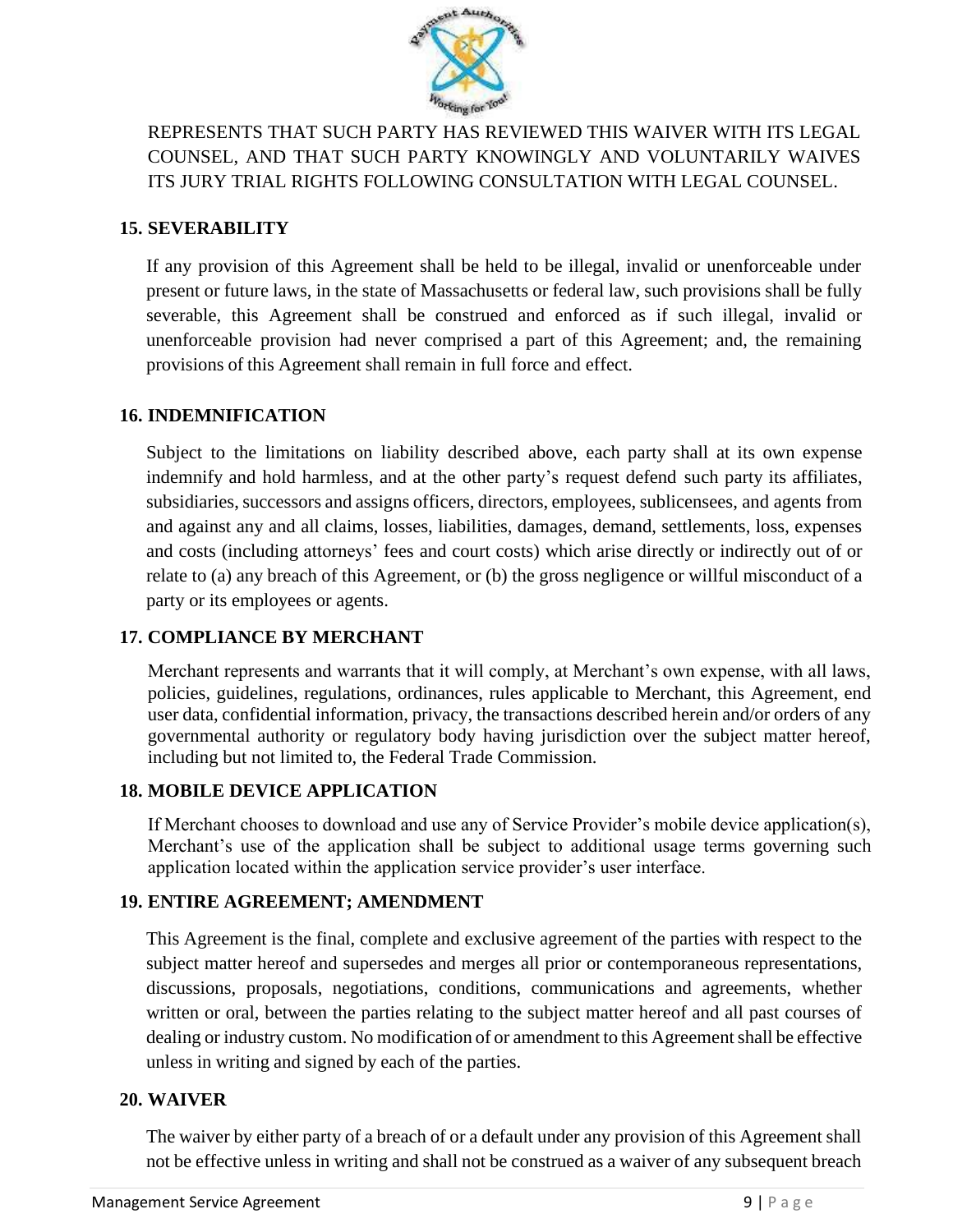

of or default under the same or any other provision of this Agreement, nor shall any delay or omission on the part of either party to exercise or avail itself of any right or remedy that it has or may have hereunder operate as a waiver of any right or remedy.

# **21. NO STRICT CONSTRUCTION**

The language used in this Agreement will be deemed to be the language chosen by the parties to express their mutual intent, and no rules of strict construction will be applied against any party.

# **22. COUNTERPARTS**

For the convenience of the parties and to facilitate execution, this Agreement may be executed in two or more counterparts, each of which shall be deemed an original, but all of which shall constitute one and the same document.

# **23. GOVERNING LAW**

This Agreement is to be construed in accordance with and governed by the internal laws of the Commonwealth of Massachusetts without regard to its conflict of laws provisions.

[SIGNATURE PAGE IMMEDIATELY FOLLOWS]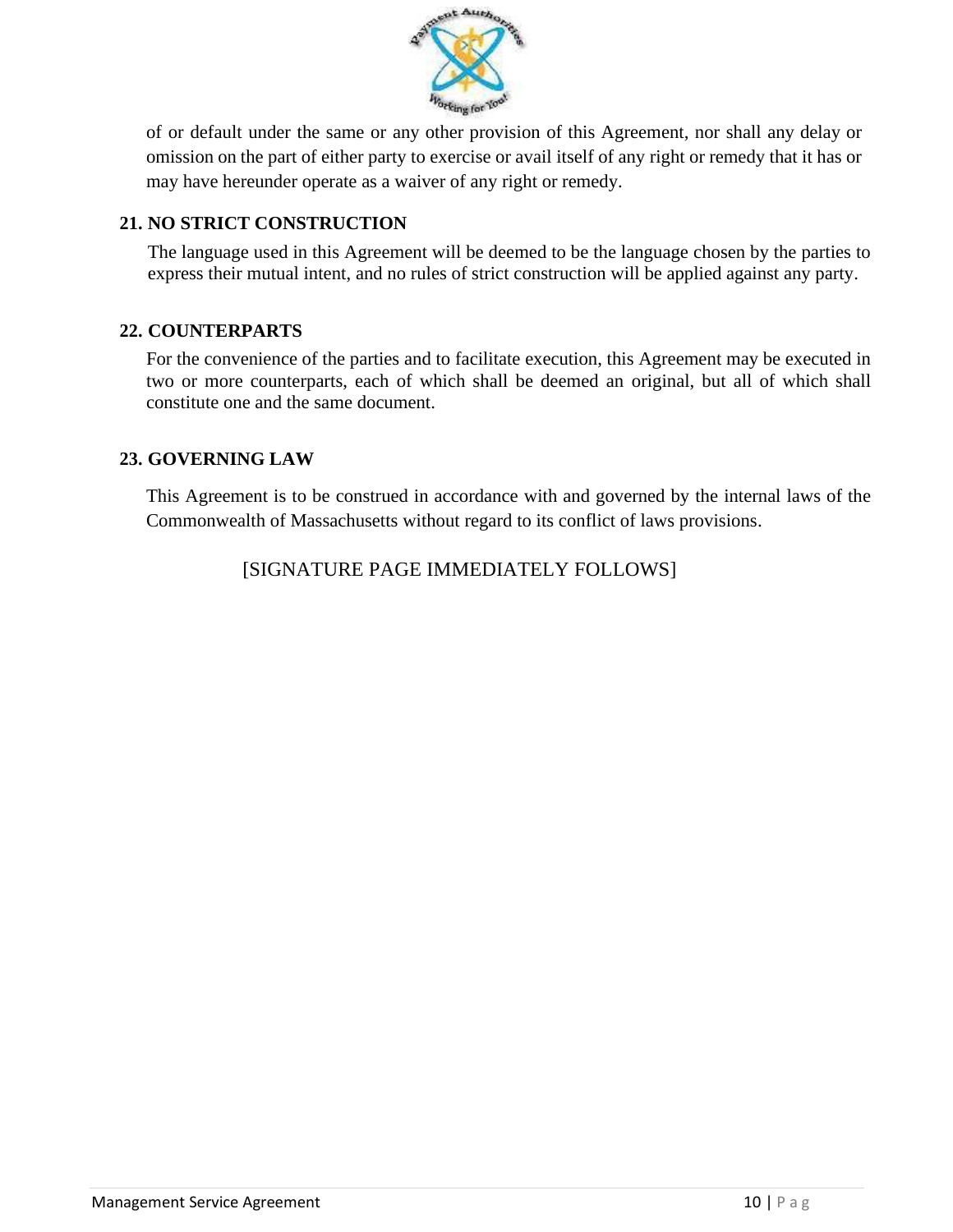

**IN WITNESS WHEREOF**, the parties have signed this Agreement as of the date first set forth above.

# **SERVICE PROVIDER MERCHANT**

Authorized Signature **Authorized Signature** Authorized Signature

Print Name and Title Print Name and Title

Email to send Communications to

Phone Number